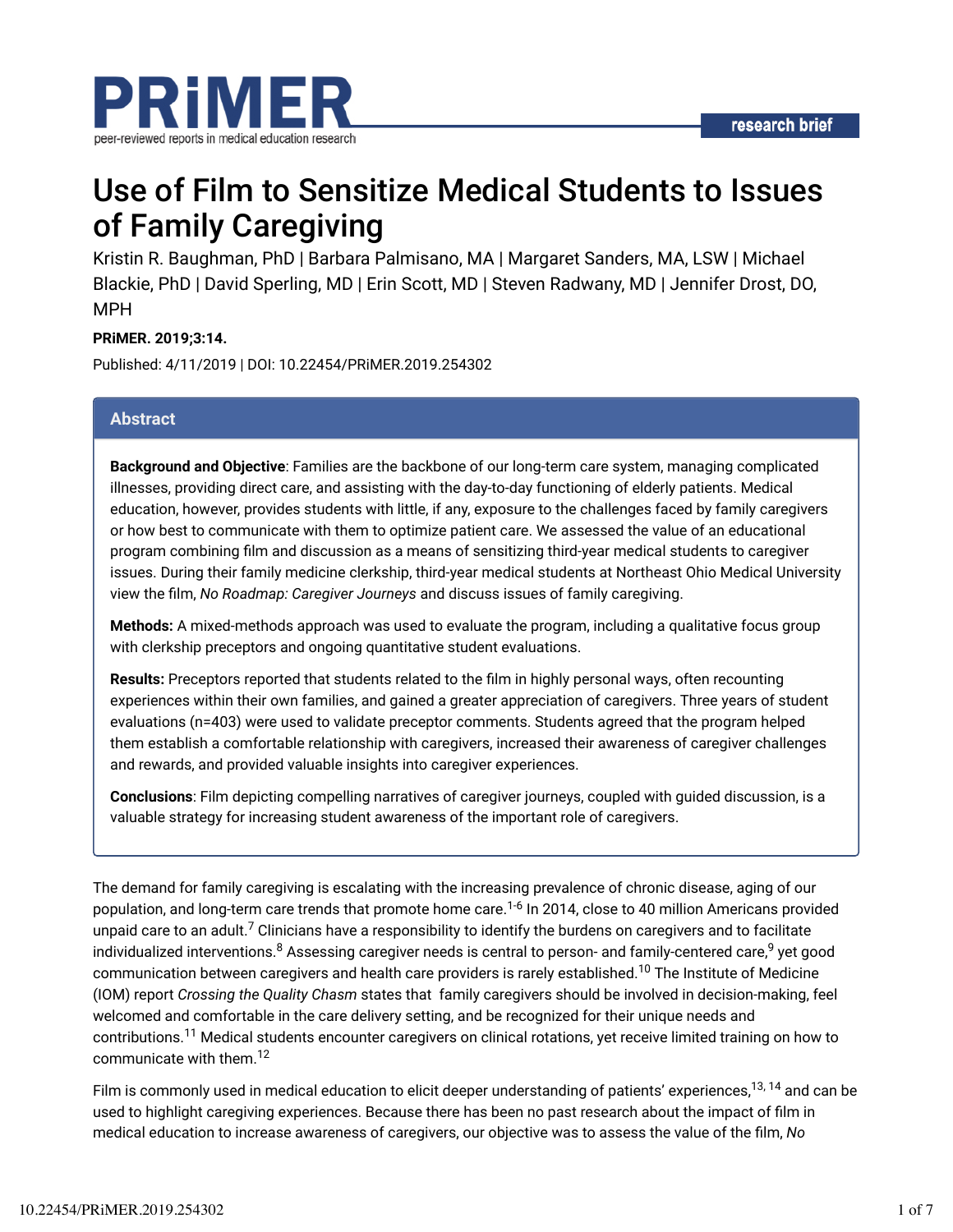*Roadmap: Caregiver Journeys*, coupled with guided discussion, as a means of sensitizing third-year medical students to caregiver issues. We define sensitizing as making students more aware of the experiences of caregivers, a first step toward empathizing with caregivers.

The 20-minute film produced by Northeast Ohio Medical University (NEOMED) and Summa Health was crafted to generate discussion and evoke emotions in response to four family narratives of their caregiving journeys. The film is included in a compendium of web-based educational tools developed for a larger project, Building Caregiver Partnerships Through Interdisciplinary Education, funded by the Arthur Vining Davis Foundations.<sup>15,16</sup> The website includes a link to the film, discussion quides, case scenarios, clinical experiences, and simulated team meetings.

### **Methods**

The film and guided discussion were integrated into the family medicine clerkship curricula at nine partner sites and aligned with an existing hospice experience. During the hospice experience, students are placed at a communitybased hospice agency and paired with a patient for three visits, including preparatory and debriefing sessions for each visit (Table 1). A mixed-methods study design was used to evaluate the program on two fronts: (1) qualitative research via a focus group of clerkship preceptors, and (2) quantitative questions asking specifically about the caregiver film and discussion added to student evaluations of their rotation.

### *Data Collection*

After a year of implementation (summer of 2015), all hospice preceptors were invited to participate in a focus group about the caregiver film. Nine of the 15 hospice preceptors invited participated for a response rate of 60% with those not participating citing schedule conflicts. The nine participants were a good representation of the 15 possible. Breakfast was provided to participants as an incentive. Questions addressed the best time to introduce the film so that students would better understand the role of caregivers, the students' engagement during the session, the usefulness of the film for sensitizing students or increasing their awareness of caregiver experiences, use of the discussion questions, and the effect on student interactions with caregivers during their hospice visits. In addition to the preceptor focus group, three questions were added to an existing student evaluation for the family medicine clerkship between 2014 and 2017 to measure the awareness or sensitivity of students to caregiver issues. Of the 427 possible students, 403 (94%) completed a student evaluation.

### *Data Analysis*

The audio recording from the preceptor focus group was transcribed and a content analysis was conducted. Authors K.B. and B.P. independently coded the data, met to compare codes, and reached consensus on main themes. Authors M.S. and M.B. reviewed the transcript and themes to validate the earlier coding. Descriptive statistics were used to describe the quantitative data from 403 student evaluations. NEOMED Institutional Review Board classified this project as program evaluation, and not human subjects research. However, focus group participants signed forms granting permission for audio recording.

### **Results**

### *Clerkship Preceptor Focus Group Results*

Five themes emerged from the focus group (see Table 2 for supporting quotes). First, many students identified with the families in the film and often had an emotional response, thinking of their own family. Second, students were surprised to learn how important the family was in the patient's care and recognized the importance of the role after viewing the film. Third, most preceptors waited until the second visit to show the film, giving the students more time to acclimate before discussing the role of family. Fourth, preceptors also stated the usefulness of the educational activity within the family medicine rotation. Lastly, the preceptors indicated that the discussion guide was helpful when they first started using the film, but later used it as just a backup.

### *Medical Student Evaluations*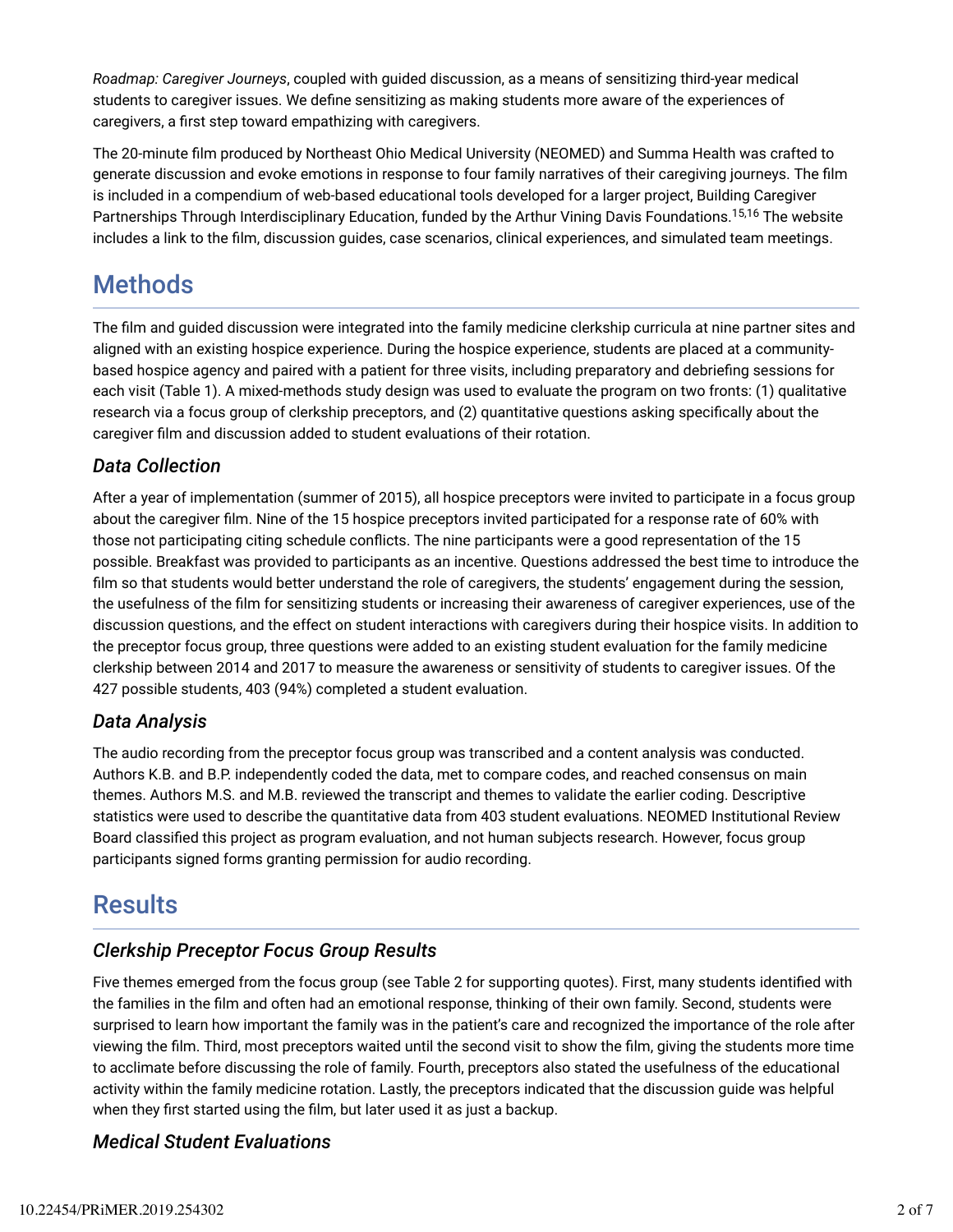Most students (n=231, 54.9%) reported that they spoke with a caregiver during their home visit. All three questions on the student evaluations received positive responses (Table 3). For each question, 95% or more of the students agreed or strongly agreed that the film was helpful in understanding caregiver challenges, in understanding caregiver experiences with end-of-life care, and in establishing relationships with caregivers.

### **Discussion**

By depicting personal narratives of family caregivers, the film and guided discussion can be valuable tools for sensitizing medical students to issues of family caregiving. Film conveys the perspectives of caregivers in a compelling way that is difficult to gain in the constraints of busy clinical rotations. As families relay both challenges and rewards of caregiving, students learn about caregiving roles throughout the patient's illness trajectory. Family relationships, personal circumstances, household situations, rigors of care, and relationships with professional providers are discussed. Students reported that the film and discussion gave them an appreciation for caregiver challenges and experiences. They also recognized the need to build relationships with caregivers and help support them in their vital roles.

Rich in content, yet only 20 minutes in length, the film *No Roadmap: Caregiver Journeys* was designed to evoke emotion and generate discussion. Through guided discussion students can relate the film's narratives to their personal lives as well their clinical encounters. Because of the frank discussion of death, faculty should anticipate students becoming emotional during the viewing, especially if they are reminded of the loss of a family member or patient. Discussion of the film should, therefore, take place in a safe space, where students are comfortable expressing their feelings. Some students may need additional mentoring outside of the discussion group to process end-of-life issues.

Our program evaluation was limited in that we only conducted one focus group with clerkship preceptors in which only 60% of preceptors were able to attend. Preceptors who attended may have been more positive about the program than those absent. However, we felt the nine participants were representative of the 15 possible. We did not survey those who did not attend but did hear back informally that they felt the film was useful and were still using it. In addition, results from our student evaluations supported statements made by preceptors during the focus group. While we cannot prove that the film and discussion were effective in sensitizing students to the role of caregivers since we had no comparison group, the faculty comments and student evaluations both indicate that students gained insight into these roles. Another limitation is the lack of a formal measure of sensitization. We wanted students to be more aware of the role of caregivers, but did not use a validated scale measuring sensitization. In future research it may be useful to have students write reflective essays specifically addressing their interactions with caregivers, as well as with patients.

In conclusion, film can be an adaptable tool that can be easily integrated into clinical and classroom settings. We found it advantageous to embed the film and guided discussion into a well-established required hospice experience in the family medicine clerkship, but have also used the film with residents and other health profession students. The faculty preceptors embraced the film as it enriched the students' experiences. While preceptors found the discussion guide helpful to begin conversations, they found it most effective to tailor the discussions to the students' experiences. The film and resources can be accessed on the Portal of Geriatrics Education (POGOe) and NEOMED's websites. 15,16

### Tables and Figures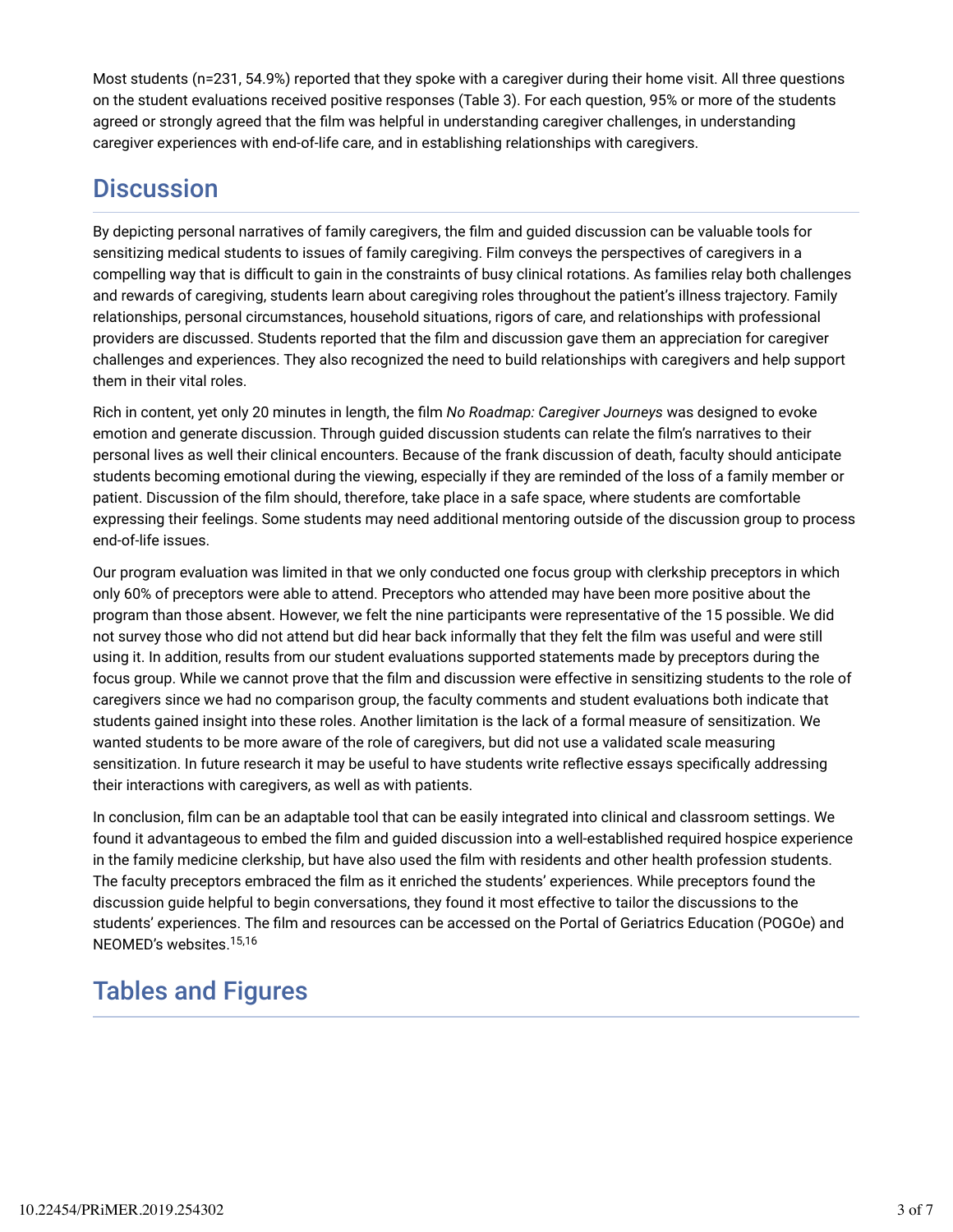# Table 1: Description of the Hospice Educational Experience and<br>Where the Film Was Integrated Into the Experience

| <b>Objectives</b>                                                                                                                | <b>Activities</b>                                                                                                                                                             |  |  |  |  |
|----------------------------------------------------------------------------------------------------------------------------------|-------------------------------------------------------------------------------------------------------------------------------------------------------------------------------|--|--|--|--|
| Session #1                                                                                                                       | Preparatory: Hospice agency orientation. Preparation and expectations for<br>home visit                                                                                       |  |  |  |  |
| Identify the services and benefits that hospice<br>provides the patient and family.                                              | Accompany a hospice nurse, social worker, or chaplain to the<br>patient's home: Listen to patient's and caregiver's narratives.                                               |  |  |  |  |
| Become acquainted with a hospice patient and his/<br>her caregiver.                                                              | Debrief: Discuss visit and personal experiences with death and dying.                                                                                                         |  |  |  |  |
| Session #2                                                                                                                       | <b>Preparatory:</b> View 20-minute caregiver film and discuss. Attend a hospice<br>team meeting. Discuss expectations for home visit.                                         |  |  |  |  |
| Discuss the caregiving experience from a family<br>perspective.                                                                  | <b>Unaccompanied visit to patient's home:</b> Discuss what is most important<br>to the patient at this point in life; the challenges and rewards for the                      |  |  |  |  |
| Describe the interdisciplinary hospice team approach<br>to care of the patient and family.                                       | caregiver; and what hospice has meant to them.                                                                                                                                |  |  |  |  |
| Describe the role the family caregiver has played<br>throughout the patient's illness.                                           | <b>Debrief:</b> Discuss visit and write a reflective essay on the experience with<br>the hospice patient.                                                                     |  |  |  |  |
| Session #3                                                                                                                       | <b>Preparatory:</b> Discuss how to gain closure with the patient and caregiver<br>and how to take a spiritual history.                                                        |  |  |  |  |
| Discuss the importance of self-care and self-<br>awareness in caring for patients with terminal illness<br>and their caregivers. | Unaccompanied visit to patient's home: Discuss patient's and<br>caregiver's cultural and spiritual beliefs and how they have influenced their<br>care decisions. Say goodbye. |  |  |  |  |
|                                                                                                                                  | <b>Debrief:</b> Discuss the meaning of the experience and how it will influence<br>student's future care of terminally patients and their caregivers.                         |  |  |  |  |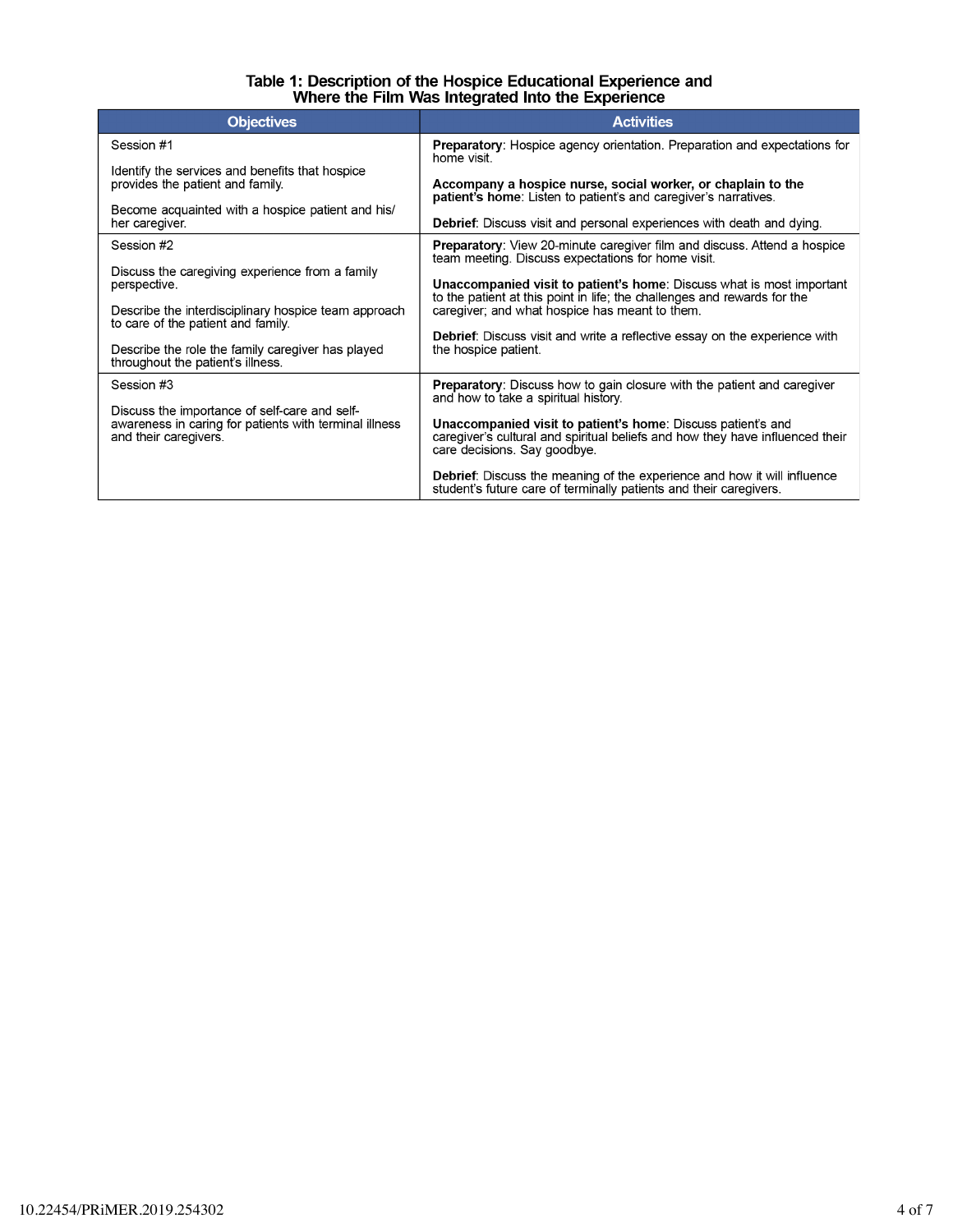| Table 2: Thematic Analysis With Supporting Quotes From the Clerkship Preceptors' Focus Group |  |  |
|----------------------------------------------------------------------------------------------|--|--|
|                                                                                              |  |  |

| <b>Theme</b>                                                                | <b>Supporting Quotes</b>                                                                                                                                                                                                                                                                                                                                                                                                                                                                                                                                                                                                                                                                                                      |
|-----------------------------------------------------------------------------|-------------------------------------------------------------------------------------------------------------------------------------------------------------------------------------------------------------------------------------------------------------------------------------------------------------------------------------------------------------------------------------------------------------------------------------------------------------------------------------------------------------------------------------------------------------------------------------------------------------------------------------------------------------------------------------------------------------------------------|
|                                                                             | Our last group was moved to tearsusually they can identify with someone in their family.                                                                                                                                                                                                                                                                                                                                                                                                                                                                                                                                                                                                                                      |
| Identifying with<br>families                                                | Their own family, yeah Grandpa's dying orother members they've taken care of somebody in the family<br>for many years. I think they can really identify with it.                                                                                                                                                                                                                                                                                                                                                                                                                                                                                                                                                              |
| Recognition<br>and surprise<br>about needs<br>and concerns of<br>caregivers | Students I've talked to, if it doesn't remind them of someone in their family, it's kind of eye-opening for them to<br>see, to realize all that is involved in caregiving.                                                                                                                                                                                                                                                                                                                                                                                                                                                                                                                                                    |
|                                                                             | I think it's very believable and that's kind of the feedback we've got [from students]. It doesn't seem scripted. I<br>think they buy into real quickly that there's value to this. It's real.                                                                                                                                                                                                                                                                                                                                                                                                                                                                                                                                |
|                                                                             | I think it gives them an opportunity to see those distinct different scenarios that happen.                                                                                                                                                                                                                                                                                                                                                                                                                                                                                                                                                                                                                                   |
|                                                                             | The thing that I've noticed is that the more positive comments we've had from the students, I think, reflect<br>a kind of a surprisebeforethey focus on the family as the difficult family family seems to get in the<br>way of them and what they need to do on their clinical rotations. So now they really get to see it through the<br>caregiver's eyes, through the family's eyes and it's like you never really paid that much attention to what<br>they really did, how important they are. So that's been a pretty constant feedback we've had at the debriefing.<br>It surprises them.                                                                                                                               |
| Readiness for film                                                          | So I think it worked pretty good for the second [hospice] visit. I think all the butterflies get worked out the first<br>visit and they're just trying to get used to what is going on. There's a little more of a comfort level, the family<br>knows them the second time around a little bit. So I think they are more able to pay attention to the family part<br>of it.                                                                                                                                                                                                                                                                                                                                                   |
|                                                                             | They usually see it on the second visit. And frankly, you know, I think that's fine. You know, they can bring<br>their own predispositions and then have that illuminated by a more sophisticated vision and see what kind<br>of merger they can make of this.                                                                                                                                                                                                                                                                                                                                                                                                                                                                |
| Timing within<br>family medicine<br>rotation                                | Maybe I'm biased for being family medicine but I think it really fits well for the family medicine clerkship<br>because I think when they leave the hospice part of it they're surrounded by a milieu where everybody<br>is paying attention to them-the family and the caregivers. Then they go to clinic and they see the whole<br>spectrum of family and the continuity of care thing. So I think it is important that it's provided in a setting that<br>once they leave that hospice mourning that if something pops up they can find a preceptor or physician or<br>staff that is kind of really focused on the family, also. To support all those questions that come up later on as<br>they are trying to process it. |
| Discussion guide<br>helpful in beginning                                    | It's a good resource to fall back on if students aren't bringing anything up on their own. Each group is so<br>different sometimes it goes directions you wouldn't expect based upon that particular family, that particular<br>student and then it triggers something else it covers the bases pretty well.                                                                                                                                                                                                                                                                                                                                                                                                                  |
|                                                                             | I probably used it maybe the first or second time doing it. But I really kind of pull questions out based on the<br>[stories in the film] and sometimes it's based on situations [students] are going through.                                                                                                                                                                                                                                                                                                                                                                                                                                                                                                                |

| <b>Question</b>                                                                                                                  | <b>Strongly</b><br>Agree | Agree          | <b>Disagree</b> | <b>Strongly</b><br><b>Disagree</b> |
|----------------------------------------------------------------------------------------------------------------------------------|--------------------------|----------------|-----------------|------------------------------------|
| The caregiver video and discussion helped prepare me                                                                             | 195                      | 194            | 13              | $(0.3\%)$                          |
| to understand the challenges and rewards of caregiving.                                                                          | $(48.4\%)$               | $(48.1\%)$     | $(3.2\%)$       |                                    |
| From watching the video and visiting the patient, I<br>gained insight into the caregiver's experience with end-<br>of-life care. | 187<br>$(55.3\%)$        | 135<br>(39.9%) | 14<br>$(4.1\%)$ | 2<br>$(0.6\%)$                     |
| From watching the video and visiting the patient, I<br>established a comfortable relationship with the patient's                 | 186                      | 122            | 11              | $(0.6\%)$                          |
| caregiver.                                                                                                                       | (57.9%)                  | (38.0%)        | $(3.4\%)$       |                                    |

#### Table 3: Student Evaluation Questions From Fall 2014 Through Spring 2017

### Acknowledgments

This project is dedicated to all the remarkable families who provide support and care to their loved ones. We acknowledge the interdisciplinary steering committee members from Summa Health and Northeast Ohio Medical University whose expertise and passion made this project possible.

**Financial Support:** Funding was provided by the Arthur Vining Davis Foundations.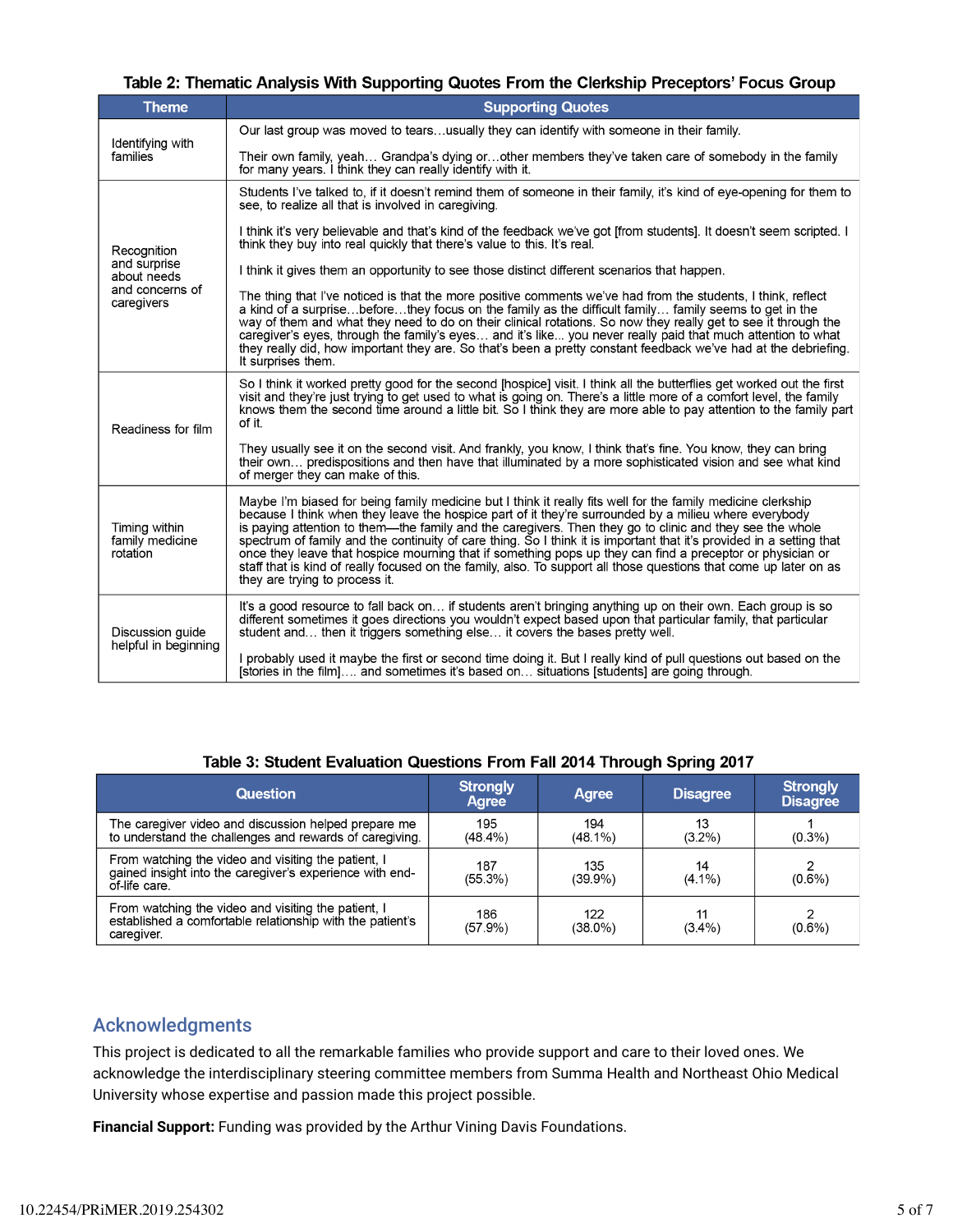### Corresponding Author

Kristin R. Baughman, PhD

Department of Family and Community Medicine, Northeast Ohio Medical University, 4209 State Route 44, PO Box 95, Rootstown, OH, 44272. 330-325-6161. Fax: 330-325-5907.

kbaughma@neomed.edu

### **Author Affiliations**

Barbara Palmisano, MA - Department of Family and Community Medicine, Northeast Ohio Medical University, Rootstown, OH

Margaret Sanders, MA, LSW - Department of Family and Community Medicine, Northeast Ohio Medical University, Rootstown, OH

Michael Blackie, PhD - Department of Medical Education, University of Illinois at Chicago, College of Medicine, Chicago, IL

David Sperling, MD - Department of Family and Community Medicine, Northeast Ohio Medical University, Rootstown, OH

Erin Scott, MD - Division of Palliative Care and Geriatrics, Massachusetts General Hospital, Boston, MA

Steven Radwany, MD - Division of Palliative Medicine, Department of Internal Medicine, The Ohio State University Wexner Medical Center, Columbus, OH

Jennifer Drost, DO, MPH - Summa Health, Akron, OH

#### **References**

- 1. IOM (Institute of Medicine). Dying in America: Improving Quality and Honoring Individual Preferences Near the End of Life. Washington, DC: The National Academies Press; 2014.
- Family Caregiver Alliance. Caregiver Assessment: Principles, Guidelines and Strategies for Change. Report 2. from a National Consensus Development Conference (Vol. I). San Francisco: Family Caregiver Alliance; 2006.
- 3. Family Caregiver Alliance. National Center on Caregiving National Policy Statement. https://www.caregiver.org/national-policy-statement. Accessed August 17, 2017.
- Feinberg L; Institute of Medicine, Committee on Transforming End-of-Life Care. Policies and Family 4. Caregiving. Washington, DC: National Academies Press; 2013.
- 5. IOM (Institute of Medicine). Retooling for an aging America: Building the health care workforce. National Academies Press: Washington, DC; 2008.
- 6. Evercare by United Healthcare and National Alliance for Caregiving. The Evercare survey of the economic downturn and its impact on family caregiving*.* 2009. http://www.caregiving.org /data/EVC\_Caregivers\_Economy\_Report%20FINAL\_4-28-09.pdf. Accessed August 14, 2017.
- 7. National Alliance for Caregiving. Caregiving in the US 2015. http://www.caregiving.org/caregiving2015/. Accessed August 14, 2017.
- 8. Burden C and Quite NRS. A practical guide to caring for caregivers*.* Am Fam Physician. 2000;62(12):2613-20.
- Feinberg L, Reinhard SC, Houser A, Choulaet R. Valuing the Invaluable: 2011 Update. The Growing 9. Contributions and Costs of Family Caregiving. Washington DC: AARP Pubic Policy Institute; 2011.
- 10. Adelman RD, Tmanova LL, Delgado D, Dion S, Lachs MS. Caregiver burden: a clinical review. JAMA. 2014;311(10):1052-1060. https://doi.org/10.1001/jama.2014.304
- 11. IOM (Institute of Medicine). Crossing the Quality Chasm: A New Health System for the 21<sup>st</sup> Century. Washington, DC: National Academies Press; 2000.
- 12. Garner KK, Henager AA, Kirchner JE, Sullivan DH. The elephant in the room: facilitating communication at the end of life. Fam Med. 2011;43(4):277-278.
- 13. Law M, Kwong W, Friesen F, Veinot P, Ng SL. The current landscape of television and movies in medical education. Perspect Med Educ. 2015;4(5):218-224. https://doi.org/10.1007/s40037-015-0205-9
- 14. Blasco PG, Moreto G. Teaching empathy through movies: reaching Learners' affective domain in medical education. Journal of Education and Learning. 2012;1(1):22-34. https://doi.org/10.5539/jel.v1n1p22